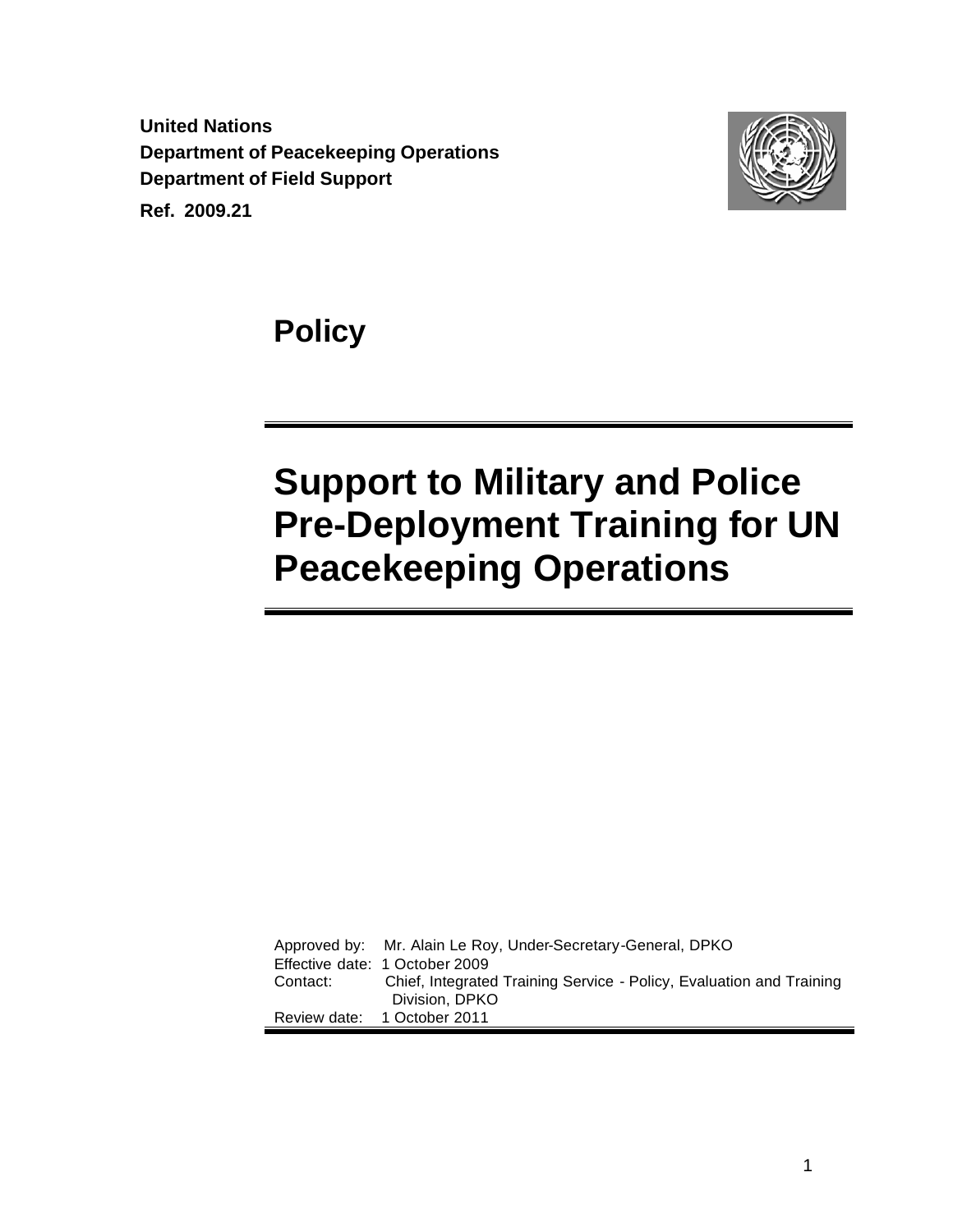# **DPKO/DFS POLICY ON SUPPORT TO MILITARY AND POLICE PRE-DEPLOYMENT TRAINING FOR UN PEACEKEEPING OPERATIONS**

**Contents: A. Purpose**

- **B. Scope**
- **C. Rationale**
- **D. Policy**
- **E. Terms and definitions**
- **F. References**
- **G. Monitoring and compliance**
- **H. Contact**
- **I. History**

# **A. PURPOSE**

1. This policy outlines how the Department of Peacekeeping Operations (DPKO) and the Department of Field Support (DFS) provides guidance and assistance to Member States and associated peacekeeping training institutions (PKTIs) conducting UN peacekeeping predeployment training for military and police personnel (individuals and/or formed units) deploying to a DPKO-led peacekeeping operation.

2. In General Assembly resolution 49/37 (1995), Member States recognized their responsibility for the training of personnel for UN peacekeeping operations and requested the Secretary-General to develop training materials and establish a range of measures to assist Member States in this regard<sup>1</sup>. Accordingly, and as outlined in this policy, DPKO/DFS will provide UN peacekeeping training standards, supporting materials and, as necessary and on request from Member States, directly assist Member States to design, implement, and improve UN peacekeeping programmes so that military and police personnel are appropriately prepared for DPKO-led peacekeeping operations. This includes uniformed personnel receiving instruction in, and gaining a satisfactory level of understanding of, UN values and conduct standards during pre-deployment training (PDT) conducted by Member States and associated PKTIs.

# **B. SCOPE**

3. PDT is the first of three sequential phases in peacekeeping training and is followed by 'induction training' and 'ongoing training'. This policy only applies to PDT conducted for military and police by Member States and associated PKTIs. The policy is intended to guide the interaction between the Integrated Training Service and any other DPKO/DFS offices that may provide assistance or support to Member States on the implementation of UN Peacekeeping PDT Standards for military and police personnel. The policy also sets out mechanisms by which Member States can request support for their PDT.

 $\overline{\phantom{a}}$  $1$  General Assembly resolution 49/37 of 9 February 1995, paragraphs 47 to 55.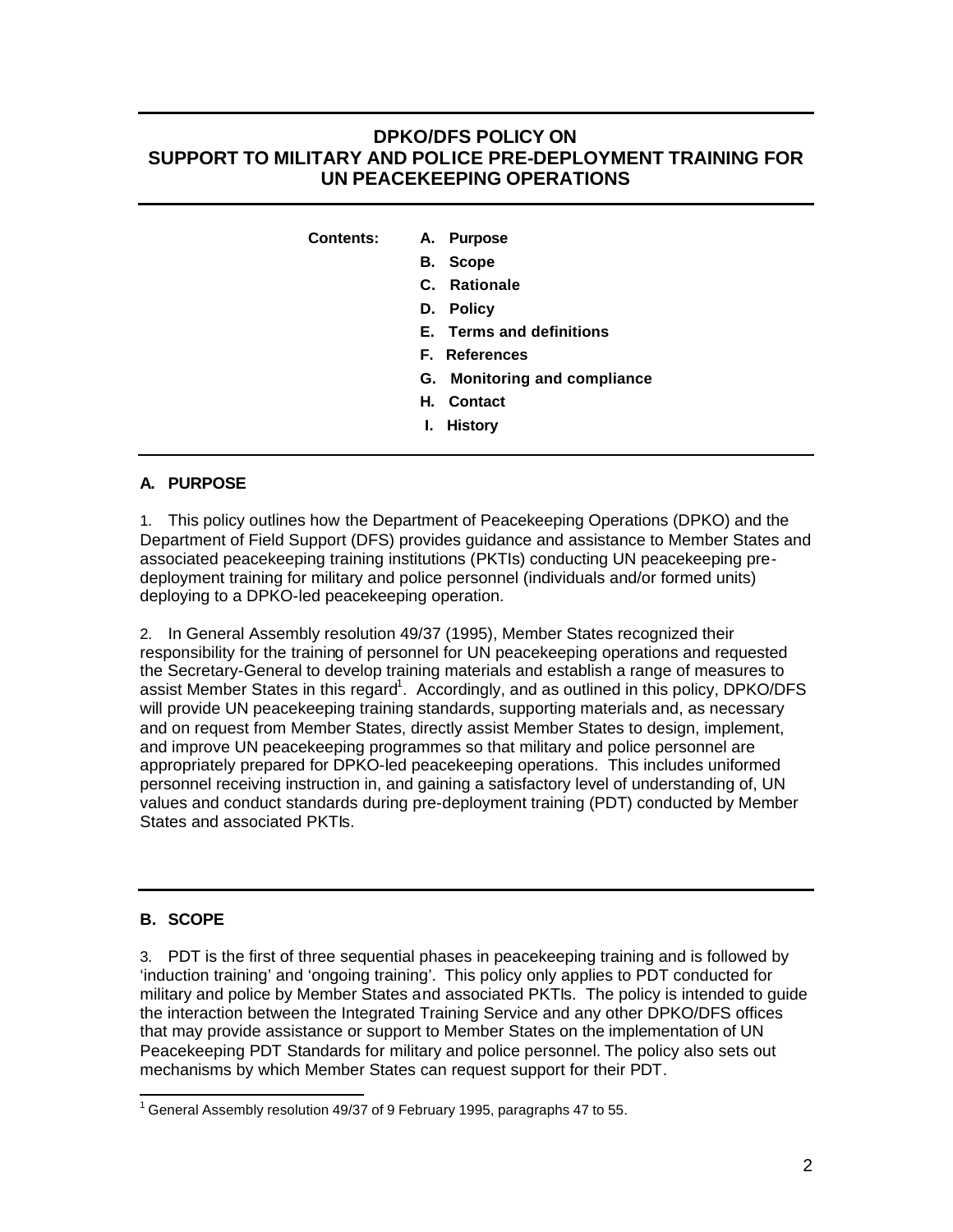4. This policy should be applied in conjunction with the DPKO/DFS Policy on Training for All Peacekeeping Personnel and the DPKO/DFS Standard Operating Procedures (SOPs) on: Training Recognition, Mobile Training Support Teams (MTST) and Training of Trainers.

## **C. RATIONALE**

5. The findings of the DPKO/DFS Strategic Peacekeeping Training Needs Assessment conducted in 2008 indicated that current UN peacekeeping training materials required review and improvement to better meet the needs of Member States and that Member States should have improved access to information and training support on operational and other mission-specific challenges. The Strategic Peacekeeping Training Needs Assessment and the UN Peacekeeping Training Strategy adopted by the E-SMT in May 2008 recommended that DPKO/DFS strengthen their capacity to set training standards, to develop policies and guidance and to enable the sharing of knowledge and 'best practices' for UN peacekeeping training. This policy and the related SOPs on Training Recognition, Mobile Training Support Teams and Training of Trainers fulfill the requirement to develop clear guidance on the provision of improved training support and clear training standards to Member States.

6. In updating peacekeeping training standards, DPKO/DFS encourage Member States and associated PKTI to adopt recognized international best practice in training and apply adult learning principles wherever feasible in the conduct of UN PDT, including the conduct of syndicate-based case studies and brainstorming sessions, as well as the conduct of practical exercises.

# **D. POLICY**

7. DPKO/DFS shall support the provision of peacekeeping PDT conducted by Member States and associated PKTIs with a range of measures including: establishing UN peacekeeping PDT standards, training materials and learning tools; providing assistance with the development of PDT plans and curricula; providing training-of-trainers support; facilitating UN peacekeeping information, knowledge sharing and bilateral partnerships between PKTIs; and, providing training recognition for eligible military and police peacekeeping PDT courses. The manner in which these measures are implemented is described in detail on the UN Peacekeeping Resource Hub website (http://peacekeepingresourcehub.unlb.org) and in supporting Standard Operating Procedures  $(SOPs)<sup>2</sup>$  The range of measures that DPKO/DFS shall provide to assist Member States and associated PKTI is summarized below:

#### **D.1 UN Peacekeeping Training Guidance and Standards**

8. The Integrated Training Service within the Policy, Evaluation and Training Division in the Department of Peacekeeping Operations (ITS/DPET/DPKO) has primary for ensuring that Member States receive clear guidance on how to fulfill the PDT requirements for UN peacekeeping. The main mechanism by which guidance on training is communicated to Member States is through the issuance of UN Peacekeeping PDT Standards.<sup>3</sup> UN

 2 DPKO/DFS does not charge a fee for the provision of these services. If cost sharing arrangements are required between DPKO/DFS and Member States for a particular initiative, the process and/or timing for decisions on such arrangements are explained in the relevant SOP.

<sup>3</sup> For DPKO/DFS training entities, ITS also provides guidance through the development of relevant policies, guidelines, SOPs and manuals in accordance with the DPKO/DFS guidance framework. Since this does not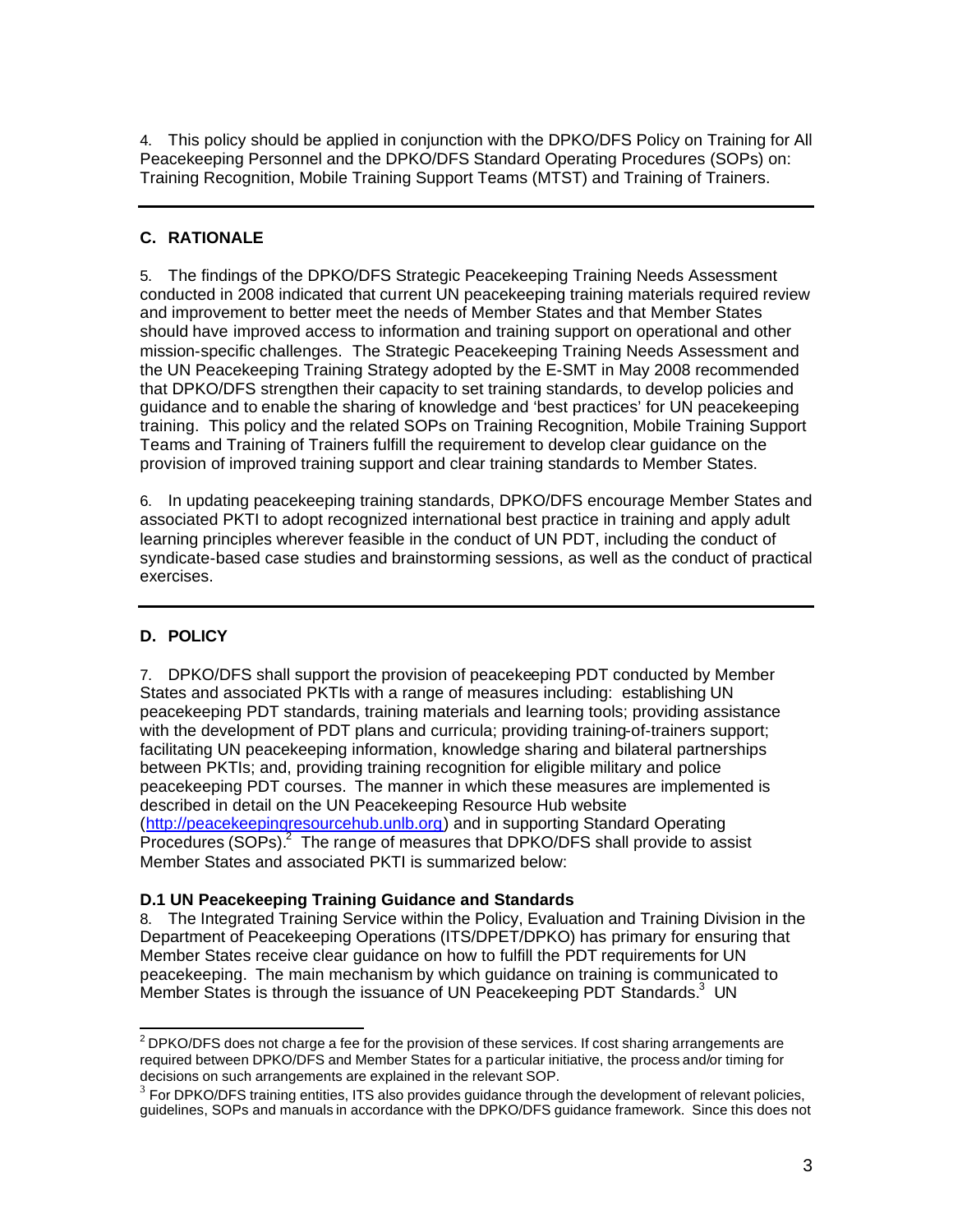Peacekeeping Training Standards are based on approved UN and DPKO/DFS policies and are aligned to the prevailing UN operational priorities, while minimizing any potential duplication between the training provided in pre-deployment and induction or during an assignment.

9. UN Peacekeeping PDT Standards consist of an authoritative document, approved by the Chief of the Integrated Training Service, outlining:

- a) Objective of training
- b) Target audience
- c) Course specifications
- d) Supplementary training materials which fulfill the course specifications (specifically Core Pre-deployment Training Materials (CPTM) and relevant Specialized Training Materials (STMs)).

10. UN Peacekeeping PDT Standards have the objective of preparing particular categories of personnel to effectively carry out their duties in a DPKO-led peacekeeping operation in accordance with UN policies and guidance. All UN peacekeeping personnel are required to complete PDT, in accordance with the relevant UN peacekeeping PDT standards, prior to their deployment to a DPKO-led peacekeeping operation.

11. The UN Peacekeeping PDT Standards for each category of personnel (e.g. individual UN police officers, Formed Police Units (FPU), military experts on mission and military Staff Officers) will be posted on the Peacekeeping Resource Hub website as soon as they are approved, along with the relevant training materials (e.g. Core Pre-deployment Training Materials (CPTM) and Specialized Training Materials (STM)). New or updated UN Peacekeeping Pre-deployment Training Standards will also be communicated Member States and the General Assembly's Special Committee on Peacekeeping Operations<sup>4</sup>.

#### **D.2 The Provision of Mission-Specific Information and Training Guidance**

12. In addition to the UN Peacekeeping Pre-deployment Training Standards, ITS/DPET shall provide mission specific information and training guidance to Member States and associated PKTI on the UN Peacekeeping Resource Hub website.

13. Mission-specific information will be contained in Pre-deployment Information Packages (PIP) that will be produced for each mission through collaboration between Headquarters and field. The mission-specific PIP will include useful information on the host country and mission information such as the mandate, mission structure, the composition of the UN Country Team (UNCT), conflict dynamics, and culture. The focal points for the production of the mission specific PIPs will be the ITS/DPET in Headquarters and the Integrated Mission Training Centre (IMTC) or mission training focal point in the field. ITS/DPET and the field will ensure that mission specific PIPs are reviewed on an annual basis and updated as necessary.

14. Where DPKO-led peacekeeping operations have issued military and police training directives (as outlined in the [draft] Policy on Training for all Peacekeeping Personnel), ITS/DPET shall collaborate with IMTCs or mission training focal points in the field to make these available to Member States and associated PKTIs to assist in the design of missionspecific PDT programmes. These military and police training directives, along with the PIPs,

 $\overline{a}$ apply to Member States, the UN Peacekeeping Pre-deployment Training Standards are the main vehicle for communicating guidance on training issues to national and international peacekeeping training institutions.  $4$  Within the UN Secretariat this special committee of Member States is known as the 'C34'.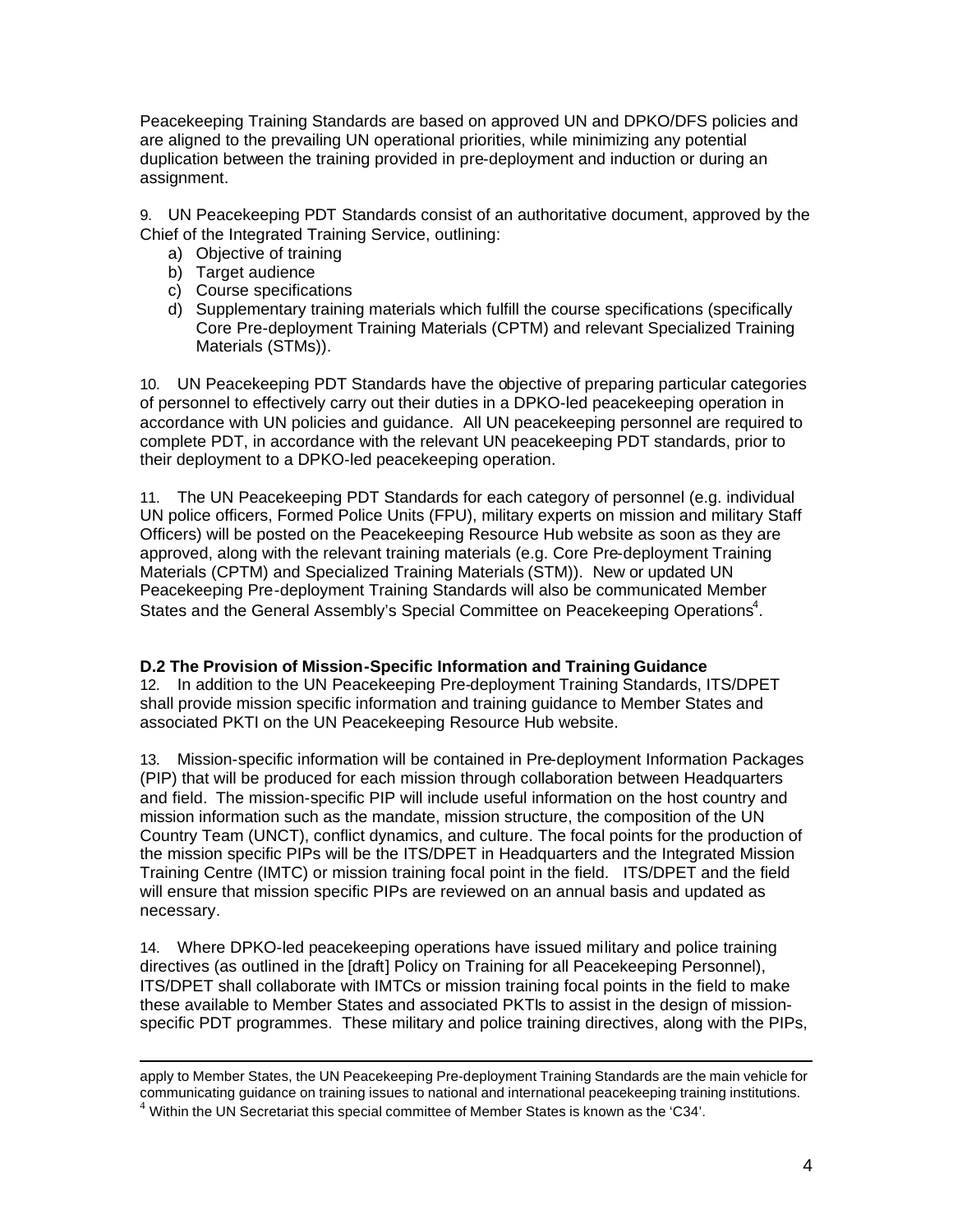will be made available to peacekeeping training institutions in the "Member Login" section of the UN Peacekeeping Resource Hub website.

#### **D.3 The Provision of Operational Training Guidance**

15. ITS/DPET is responsible for communicating training guidance on operational issues to Member States. Such operational training guidance can be conveyed, as appropriate, through the establishment of operational training standards, via the mission-specific military and police training directives, or through ad hoc technical advice provided by ITS/DPET and Mobile Training Support Teams (MTSTs) in collaboration with Operational Advisory Teams from the Office of Military Affairs (OMA) and/or Police Division (PD). Operational guidance and advice is provided to Member States by OMA and PD, and where that guidance needs to be accompanied by training, ITS shall provide operational training guidance.

16. Operational training guidance is provided as part of ITS/DPET's training support to Member States, once troops or police personnel have been committed to a DPKO-led peacekeeping operation. During discussions between the United Nations and Member States about possible contributions of military or police to a specific UN peacekeeping operation, mission-specific operational advice and information on training requirements is provided directly to the New York based Permanent Missions to the UN by Office of Military Affairs (OMA) and the Police Division in the Office of Rule of Law and Security Institutions (PD/OROLSI). This advice and guidance is a component of the UN Headquarters-level interaction leading to a Member State's decision to commit troops or police to a specific DPKO-led peacekeeping operation.

# **D.4 Official UN Training Recognition**

17. Member States that contribute military and police personnel are required to comply with UN Peacekeeping PDT Standards regardless of whether they have received official UN Training Recognition for their military and/or police PDT courses. Official Training Recognition is available to Member States that desire UN confirmation that a particular predeployment training course adheres to the relevant UN Peacekeeping PDT Standard.

18. A Member State or associated PKTIs may request official UN Training Recognition of their military and police peacekeeping PDT courses. UN Training Recognition follows set procedures and determines whether a PDT is consistent with UN Peacekeeping PDT Standards (including CPTM and applicable STM). Official UN Training Recognition is applicable to peacekeeping PDT courses only, and is not provided for official endorsement of a PKTI as an institution or for individual peacekeeping trainers. The details of the requesting procedure and nature of assistance available are outlined in the *DPKO/DFS SOP on Training Recognition*, which may be downloaded from the UN Peacekeeping Resource Hub website.

#### **D.5 Deployment of Mobile Training Support Teams**

19. Mobile Training Support Teams<sup>5</sup> are a mechanism by which DPKO/DFS can provide on-site assistance to a specific peacekeeping training institution in order to address the specific pre-deployment training need of an individual Troop or Police Contributing Country (TCC/PCC).

 5 The Mobile Training Support Teams are an institutional mechanism which shall be made available to TCCs and PCCs to assist them in fulfilling their pre-deployment training obligations. MTSTs are not an assessment tool, nor do they provide delivery of training (pre-deployment or remedial), and they are therefore different than Selection Assistance Teams (SAT) or Mobile Training Teams (MTTs) for FPUs that have been deployed by PD/OROLSI in 2009.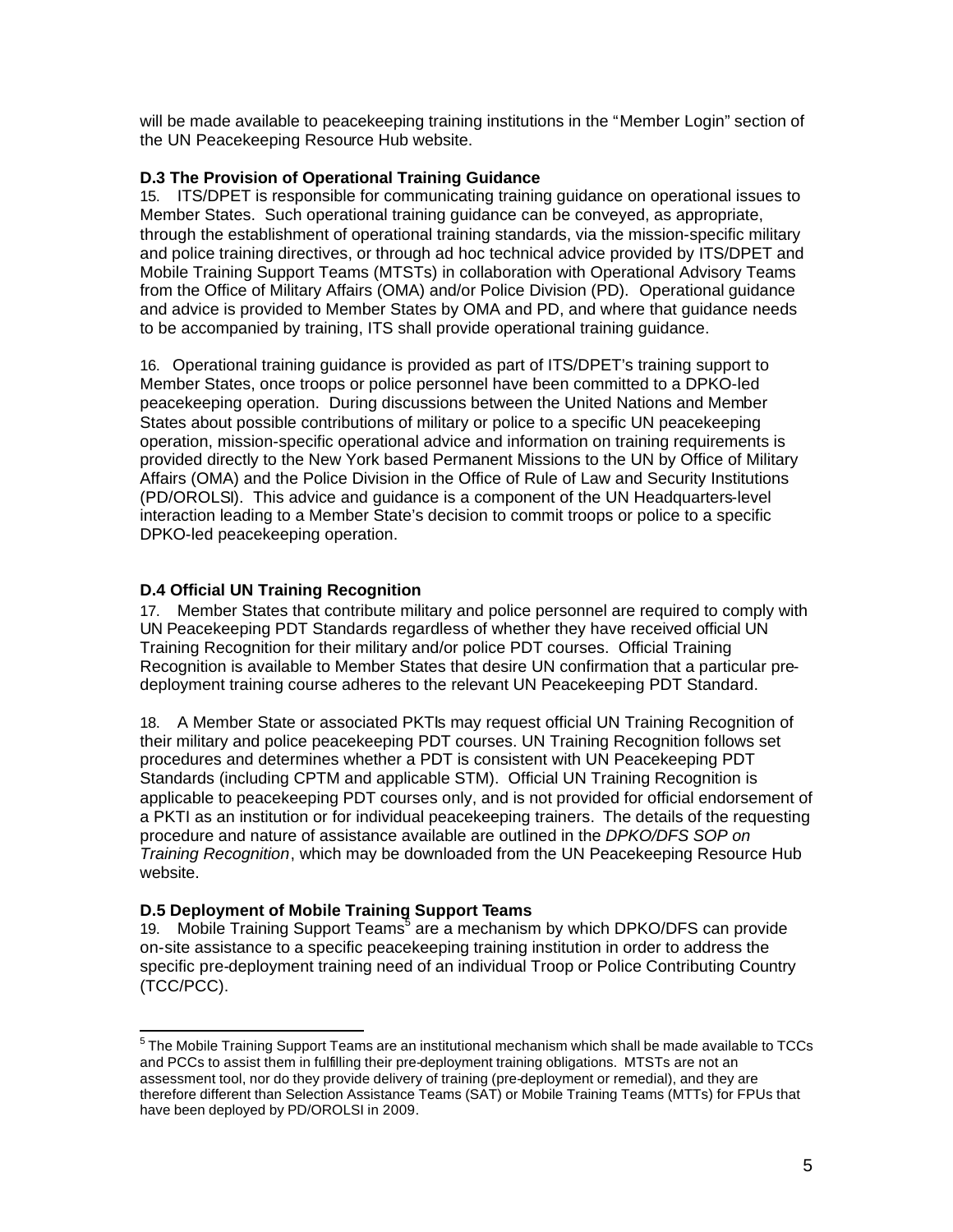20. If Member States or associated PKTIs require specific technical training support to design, develop, implement, evaluate or review their UN Peacekeeping PDT programme, they may request such in situ assistance from DPKO/DFS. The details of the requesting procedure and nature of assistance are available in the *DPKO/DFS SOP on Mobile Training Support Teams* (MTST), which may be downloaded from the UN Peacekeeping Resource Hub website. ITS/DPET may also offer a Member State and associated PKTIs the assistance of a Mobile Training Support Team when a specific technical training support issue is identified by DPKO/DFS that is considered to warrant expert assistance. Regardless of how the specific technical training support need is identified, ITS/DPET will seek to respond, which may include the assembly and deployment of a team of experts with relevant skills to deliver assistance. A MTST will not directly deliver training.

#### **D.6 Training of Trainers**

21. ITS/DPET shall also seek to assist Member States and associated PKTIs to effectively implement UN Peacekeeping PDT standards by conducting, within its capacities, 'Training of Trainers' for national and PKTI peacekeeping training staff. The purpose of 'Training of Trainers' activities is to ensure widespread and effective dissemination of new or updated UN Peacekeeping PDT standards, or to support new military or police contributing Member States to ensure that national PDT programmes are consistent with UN Peacekeeping PDT Standards. Wherever possible, ITS/DPET will seek to conduct Training of Trainers in the most effective and cost-efficient manner by targeting peacekeeping training staff within regions or sub-regions. One or more Member States may request ITS/DPET to host Training of Trainers for several member States and associated PKTIs. The *DPKO/DFS SOP on Training of Trainers* provides the details on how Member States can request this support from ITS/DPET. This SOP can be downloaded from the UN Peacekeeping Resource Hub website.

#### **D.7 The Promotion of Partnerships in UN Peacekeeping Training**

22. ITS/DPET shall, where its capacity allows, facilitate interaction and cooperation with, and between, Member States and associated PKTIs for the purpose of enhancing PDT programmes and strengthening institutional capacities. DPKO/DFS strongly encourage Member States to assist each other to deliver UN peacekeeping PDT in accordance with current training standards.

23. DPKO/DFS greatly value the assistance and initiative of international, regional, national and non-governmental peacekeeping training institutes in developing specialized training courses for on-going training of serving UN peacekeeping personnel or on specialized predeployment training topics above and beyond minimum UN Peacekeeping Pre-deployment Training Standards. Such courses provide important additional opportunities for training of UN peacekeeping personnel which cannot be fulfilled by existing DPKO/DFS training resources. DPKO/DFS therefore seek to foster these partnerships as a means of supplementing the limited resources available for the development of specialized peacekeeping training materials and courses.

24. As appropriate, ITS/DPET shall formally acknowledge the contribution of additional specialized courses, in coordination with the relevant substantive or specialist office in DPKO/DFS or the UN Secretariat. Peacekeeping training institutions interested in more information about the process shall send an email to peacekeeping-training@un.org with a copy of the course curriculum, information on the UN offices involved in the development or delivery of the course and details on the numbers of personnel who have completed the course and served in UN peacekeeping operations.

# **D.8 Information and Knowledge Sharing on UN Peacekeeping Training**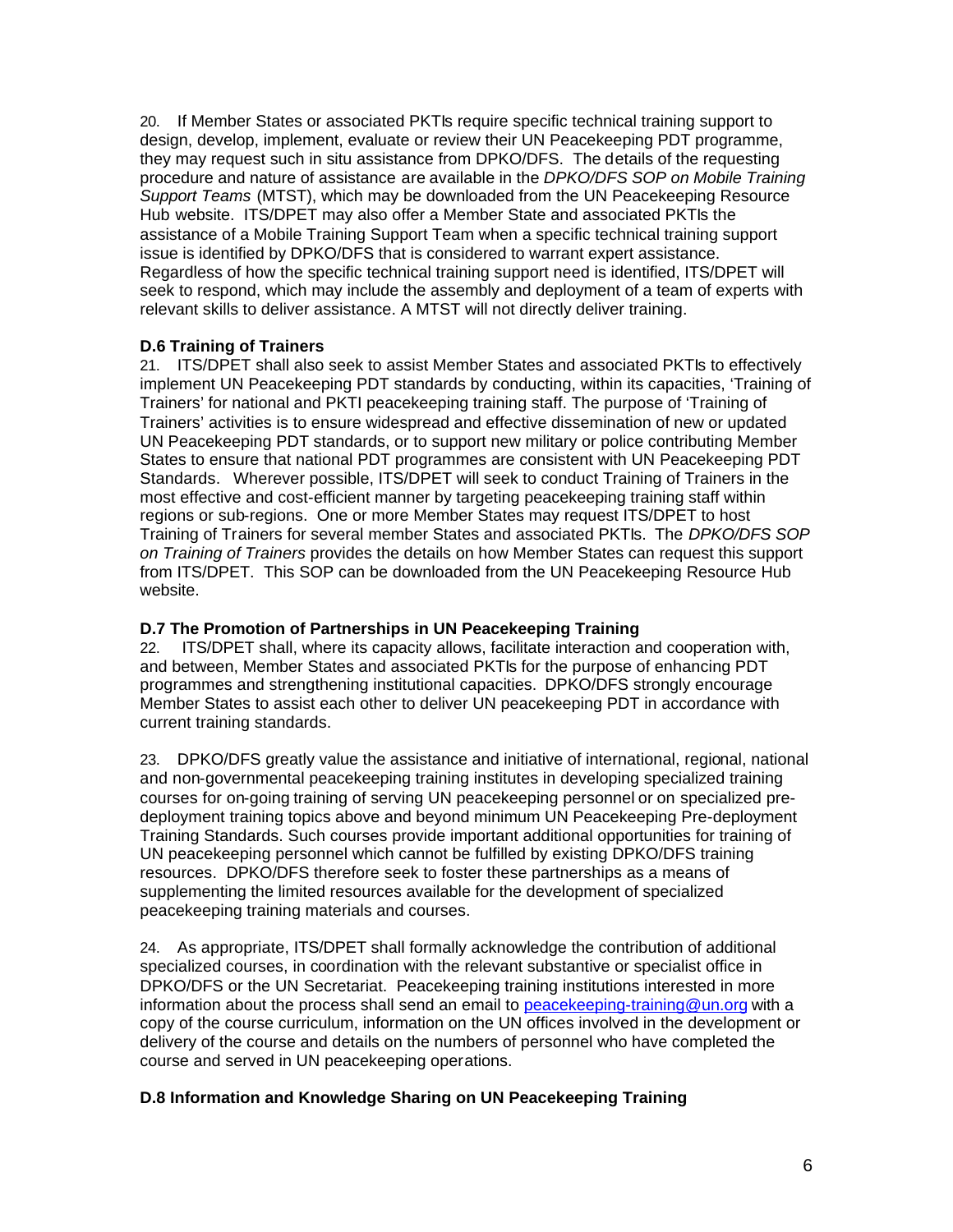25. ITS/DPET shall ensure regular and timely information and knowledge sharing with Member States and peacekeeping training institutions. ITS/DPET shall also facilitate knowledge sharing between PKTIs. The mechanisms for information and knowledge sharing by ITS/DPET are the UN Peacekeeping Resource Hub website, the generic UN Peacekeeping Training e-mail account, and a virtual Community of Practice (CoP) for PKTIs.

#### UN Peacekeeping Resource Hub Website **-** http://peacekeepingresourcehub.unlb.org

26. The Division of Policy, Evaluation and Training has launched the Peacekeeping Resource Hub (http://peacekeepingresourcehub.unlb.org) to make guidance, lessons learned and training materials available to the peacekeeping community.<sup>6</sup> ITS/DPET shall maintain and regularly update and maintain the pages related to training with the aim of ensuring that all current UN Peacekeeping Training Standards and related training materials and guidance are accessible to Member States and PKTIs in a timely manner. PKTIs shall also have access to mission-specific information and relevant DPKO/DFS guidance documents in a restricted area of the Peacekeeping Resource Hub. Access to the restricted area will be given via passwords to all peacekeeping training institutions which train personnel deploying to UN peacekeeping operations. (PKTIs can request a password by filling out the password request form on the Member Login page at http://peacekeepingresourcehub.unlb.org).

# UN Peacekeeping Training E-Mail Account **-** peacekeeping-training@un.org

27. Member States and associated PKTIs may contact ITS/DPET directly through a UN peacekeeping e-mail account at peacekeeping-training@un.org. Queries, questions, observations or comments may be submitted to ITS/DPET on any subject related to UN peacekeeping training matters and associated UN support systems and materials.

# UN Peacekeeping Training – Community of Practice (CoP)

28. ITS/DPET shall establish<sup>7</sup> the UN peacekeeping training Community of Practice to be an interactive on-line forum allowing its members to exchange information, hold discussions, seek solutions to specific training challenges and offer observations and comments on any training-related peacekeeping issues. The membership of the CoP is comprised of PKTIs that are providing training to personnel deploying to UN peacekeeping operations. The COP is actively facilitated and monitored by ITS/DPET to ensure information remains accurate and relevant to current UN peacekeeping training.

# **E. TERMS AND DEFINITIONS**

 $\overline{a}$ 

 $^6$  Documents and materials will be posted on the Peacekeeping Resource Hub in the language in which they are published. Where a document exists in multiple languages, these will all be made available on the website. Resources permitting, ITS will also endeavor to provide translations of priority training materials or guidance in both working languages of the United Nations.<br><sup>7</sup> The Cammunity of Practics will aply he astablished efter t

The Community of Practice will only be established after the launch of the Peacekeeping Resource Hub website and is unlikely to be fully operational until the second half of 2009. Information on the status of the CoP and procedures for requesting a membership will be posted on the Peacekeeping Resource Hub.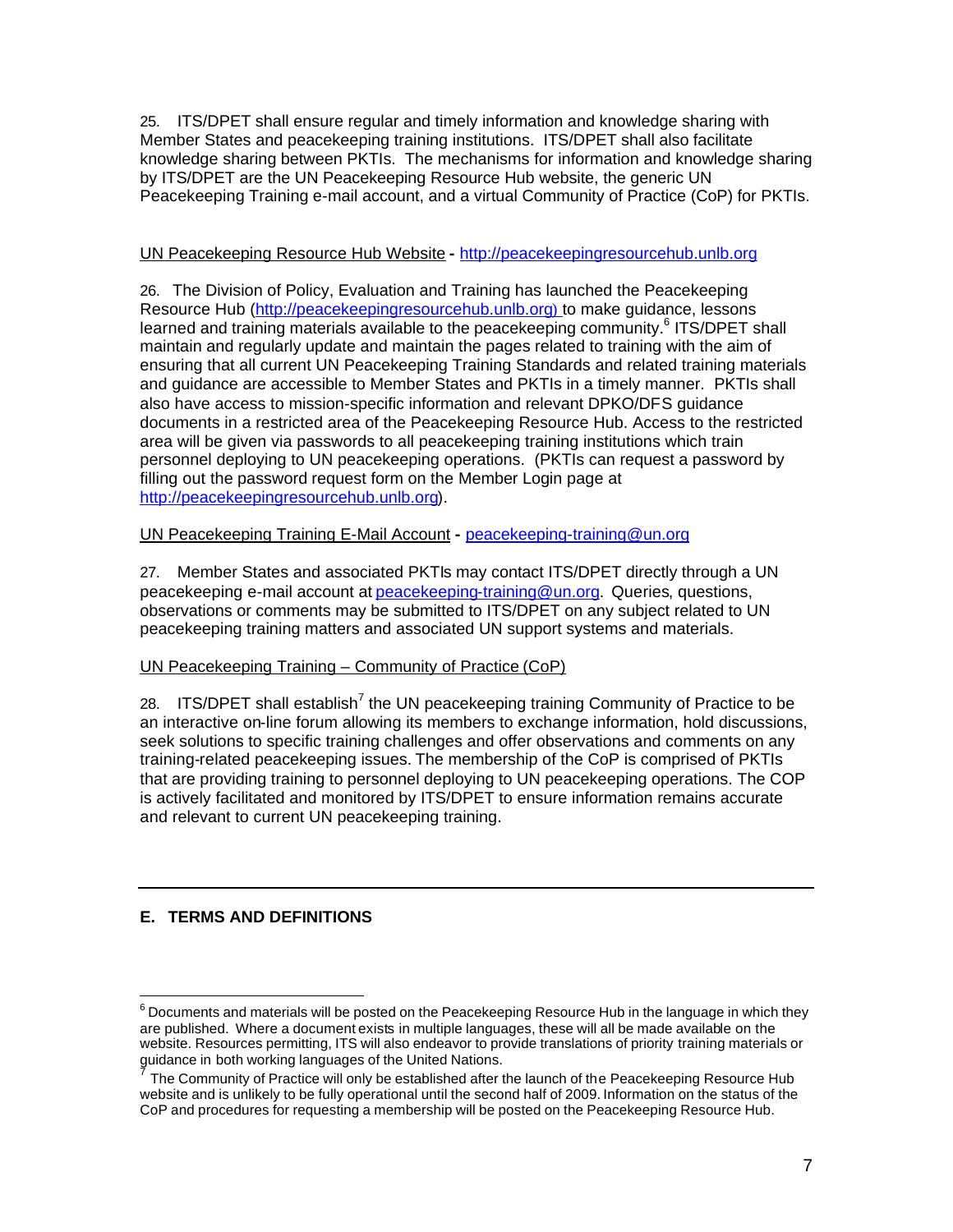29. **Peacekeeping Training Institution (PKTI):** National, regional or international training centre or institution (such as a staff college) providing training to military and/or police personnel in preparation for service in a DPKO-led peacekeeping operation.

30. **Pre-Deployment Training (PDT)**: Generic, specialized and, where appropriate, mission-specific peacekeeping training that is based on United Nations standards and takes place prior to deployment to a DPKO-led mission. This training is delivered by Member States to military and police personnel/units in their home country and by the Integrated Training Service (ITS) for civilian personnel.

31. **Induction Training:** Training that is delivered to DPKO/DFS headquarters staff upon arrival at United Nations headquarters in New York or mission-specific training that is delivered in a DPKO-led mission. This may include generic and specialized training, including training for military police and civilian personnel.

32. **Ongoing Training:** Any training or learning activity for peacekeeping personnel (military, police or civilian) undertaken during their assignment at Headquarters or in the field subsequent to induction training.

33. **UN Peacekeeping Pre-deployment Training Standards**: An authoritative document outlining the objective of training, target audience, course specifications, and supplementary training materials which fulfill the course specifications (specifically Core Pre-deployment Training Materials (CPTM) and relevant Specialized Training Materials (STMs)). UN Peacekeeping PDT Standards have the objective of preparing particular categories of personnel to effectively carry out their duties in a DPKO-led peacekeeping operation in accordance with UN policies and guidance.

34. **Core Pre-Deployment Training Materials (CPTM):** The range of training materials related to the UN peacekeeping topics and issues that constitutes the required core predeployment knowledge for all UN peacekeeping personnel (military, police and civilian). The CPTM replaced the UN DPKO Standardized Generic Training Modules (SGTM).

35. **Specialized Training Materials (STM):** Training materials related to a specific function or employment category in a DPKO-led peacekeeping operation that constitute the required specialized pre-deployment knowledge for that function or employment category.

36. **Pre-deployment Information Packages (PIPs):** Information packages prepared by each mission, in collaboration with ITS, for distribution to all peacekeeping personnel (military, police and civilian) prior to their deployment to that particular mission. The PIP provides basic information on the mission mandate and structure, composition of the UNCT, conflict dynamics and political background, local history and culture, health and safety issues etc.

37. **Operational training guidance:** Guidance provided by ITS on methods and best practices on the design, delivery and evaluation of training on operational issues. When providing operational training guidance, ITS works with TCCs and PCCs to integrate the operational advice provided by OMA and PD into pre-deployment training programmes.

38. **Military and police training directives:** As outlined in the [draft] Policy on Peacekeeping Training for All Personnel, Heads of Military and Police Component are required to issue annual training directives on what training is required for military and police personnel during their deployment, and which may include information on mission-specific pre-deployment training requirements.